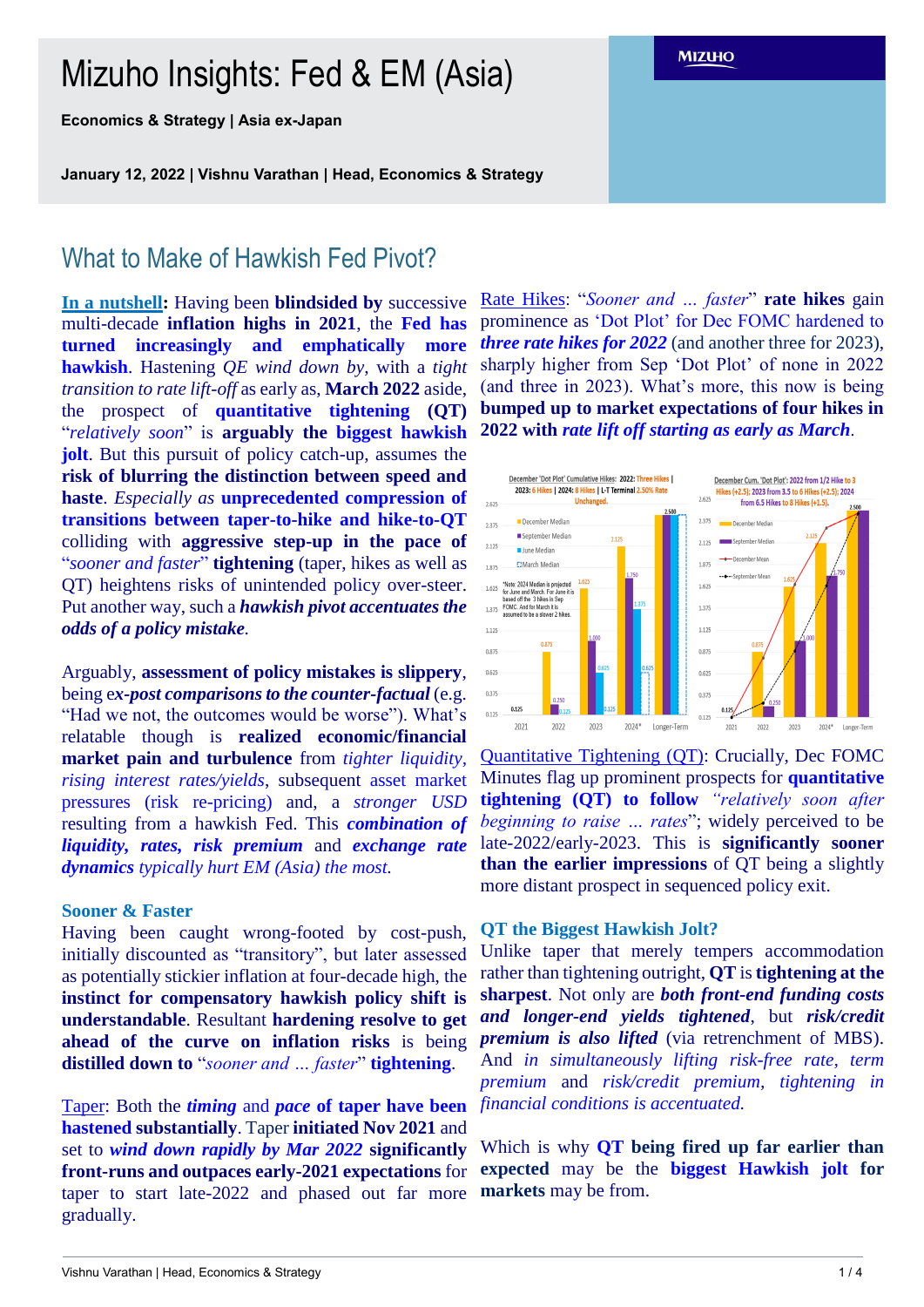## **Proximate & Profound**

What's more, **exceptionally compressed transition from taper-to-hikes-to-QT** *may render tightening disproportionally more profound.* That is, an acutely compressed **transition** *(Nov 2021 to late-2022/early-2023) from taper-to-hikes-to-QT,* as brief as **12-17 months***,* is likely to **amplify** the stand-alone effects from various elements (taper, rate hikes, QT) of the **Fed's re-tightening**. For perspective, the *last tightening cycle, transition from taper to QT rollout*  spanned **46 months** (Jan 2014 to Oct 2017); 3-4 times more spaced out.

| <b>Policy Tool</b> | 2014-19              | 2021-24              |
|--------------------|----------------------|----------------------|
|                    | <b>Tightening</b>    | <b>Tightening</b>    |
| Taper              | Jan '14 to           | Nov '21 to           |
|                    | Oct '14              | Mar '22 (?)          |
| <b>Rate Hikes</b>  | Oct '15 to           | Mar '22(?)           |
|                    | Dec <sup>6</sup> 18  | to ???               |
| OТ                 | Oct '17 to           | Oct'22-Mar'23        |
|                    | Jul *19              | to ???               |
| <b>Transition</b>  | <b>Transition</b>    | <b>Transition</b>    |
|                    | <b>Timeline</b>      | <b>Timeline</b>      |
| Start Taper to     | 24 Months            | 5 Months?            |
| Rate Lift-Off      | (Jan '14 to Dec '15) | (Nov '21 to Mar '22) |
| End Taper to       | 14 Months            | 0 Months?            |
| Rate Lift-Off      | (Oct '14 to Dec '15) | (Mar '22 to Mar '22) |
| Rate Lift-Off      | 22 Months            | 7-12 Months?         |
| to OT              | (Dec '15 to Oct '17) | (Mar '22 to          |
|                    |                      | Oct '22-Mar '23)     |

End-Taper to Rate Hike Initiation (Lift-Off): Moreover, there was a **distinct one-year gap between the end of taper and rate lift-off in the last cycle**. *In sharp contrast,* the Fed appears to suggest, and certainly appears open to, overlapping lift-off and taper in March. That's to say, *no "cooling off" period between QE wind down and rate lift-off this time.*

Lift-Off to QT initiation: What's more, **between rate lift off** (Dec 2015) **to QT** (Oct 2017) kick off, there was **a 2-year wait in the last cycle**. *Whereas this time, "patience" on QT may be whittled down to just a mere 5-12 months;* with QT initiation tilted to late-2022.

Upshot being, the unprecedented **proximity between taper, hikes and QT**, a significant departure from past experience, **warns of far more profound tightening effects** than may be inferred from the previous experience. Especially *should there be "resonance" of the various tightening measures;* true to the adage of the *whole being greater than the sum of its parts*

#### **"Kokomo" Fed**

This **confluence of** "*sooner and faster*" rate hike path alongside **compressed taper-hike-QT transition** *First,* a **policy mistake is hard to establish** given the **square with our view of a 'Kokomo Fed'\***.

That is, the Fed *cranking up the hawkish dial early in the game to hasten tightening,* but *so that it may avert having to overcompensate* (for being behind the curve) later. Admittedly, at this juncture, the "*get there fast*" may be more evident that the "*and then … take it slow*". But the intent is implied given the unchanged longer term 2.50% terminal rate of the 'Dot Plot'.



Notably, **a front-loaded 'Kokomo'** approach is the **diametric opposite of the gradual, and cautious rate hike path in the last rate hike cycle** (2015-2018); in which the Fed gently calibrated rates 25bps higher each in 2015 and 2016, before stepping up to 75bps of hikes in 2017, and culminating in a 100bps in 2018, to end the hiking cycle.

#### **Between Speed & Haste …**

Regardless, the **glaring risk** of "*sooner and faster*", tightening **delivered in compressed taper-hike-QT transition** is that there may be **an inadvertent oversteer** (over-tightening); unfortunately, **before relief from** "*and then … take it slow*" embedded in the 'Kokomo' approach may be derived.

This **blurs the line between speed** necessary to arrest inflation expectations (and get ahead of the curve) **and haste** that may compromise the recovery.

#### **… Policy Mistakes Lurk**

Inevitably, this **urgency to get "ahead of the curve"**, by resorting to engaging all the tools "sooner and faster" with compressed transitions, **dials up the odds of a policy mistake**.

But there are **two key nuances** about the potential for the Fed's policy mistakes.

counter-factual (and the argument that the alternative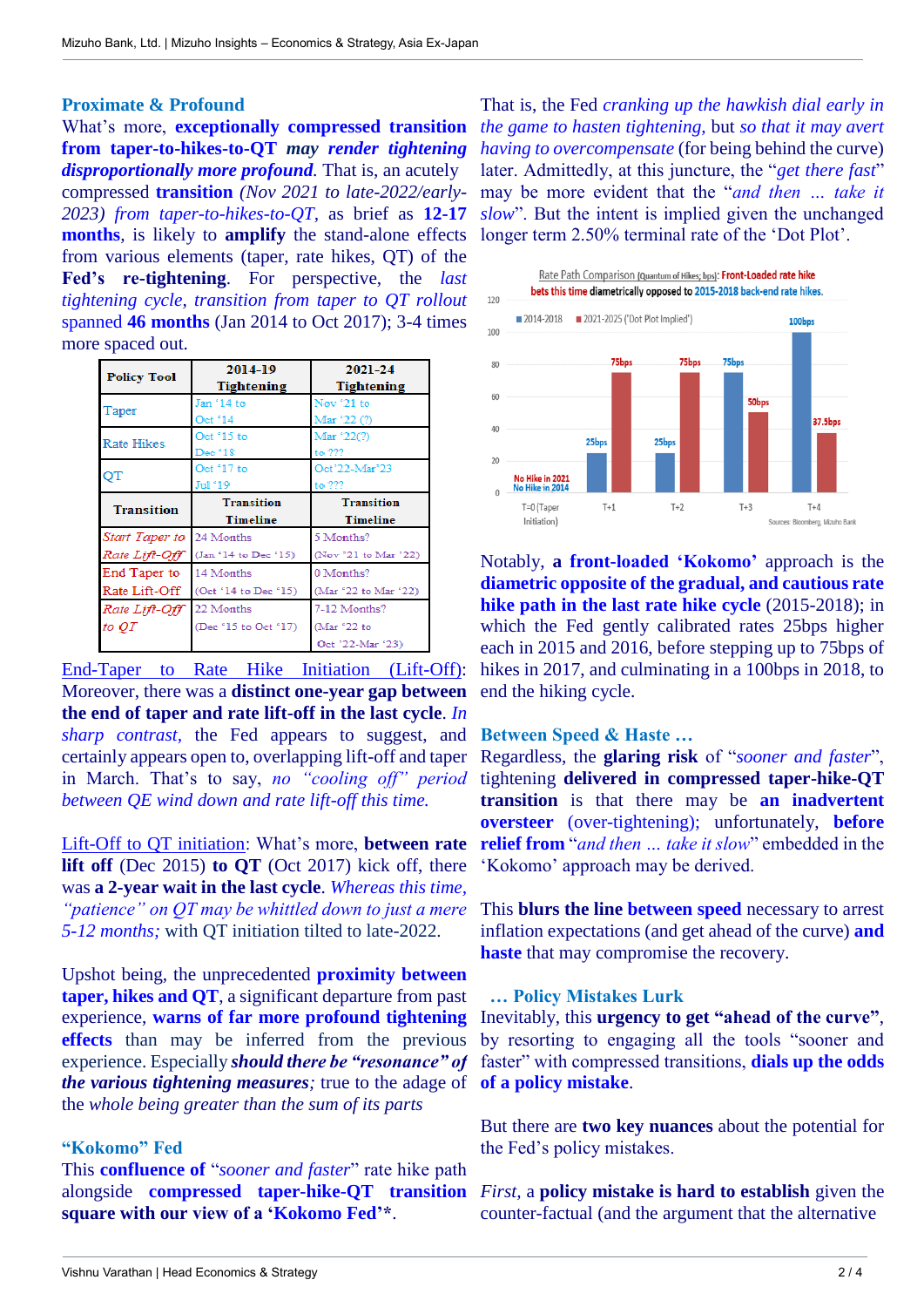*impact/pain from policy moves may be assessed.*

*Second,* **EMs are liable to pay a heavier price for a Fed policy mistake** (of over-tightening).

#### **EM at the Sharp End …**

These two nuances dove-tail in a world where *sharply higher rates, pronounced increase in risk premium* and *tighter global liquidity,* (reinforcing negative asset market dynamics) **conspire to hurt EM most acutely**.

For one, *rising long-end yields* (comprising a pick up in the risk-free rate and term premium) would in and of itself **incite asset** *reallocation away from "higherrisk" (EM) assets to longer duration safe assets.*

What's more, *higher risk premium* accentuated by *tighter global liquidity* (from QT) leaves *EM assets vulnerable to even sharper sell-off; especially if a confidence-price spiral is triggered.*

The **upshot is that EM economies are at the sharp end of the Fed's hawkish pivot**; and the **uneven global recovery** whereby EMs are lagging **only adds insult to the (potential) injury**, and **sharpens the policy trade-off for EMs** even if they are inclined to follow the Fed's lead on tightening.

#### **… Albeit with a Silver Lining** But it is **not all doom and gloom**.



In particular, the **silver lining** is that **high US inflation**  means **real US rates/yields remain exceptionally low**. As a corollary, **real EM-US spreads** (difference between *real* EM and US returns) will not erode as sharply as nominal US rates/yields are rising.

would have yielded worse outcomes) cannot be What this means is that **despite sharply higher and**  definitively assessed to be superior. *Whereas the*  **rising nominal US rates/yields**, the corresponding real returns in EM will not deteriorate as sharply. And by virtue of this real return buffer offered by EM, **worse case capital flight from, and more adverse sell off in, EM may be blunted**.

### **Lining, Not Bullet**

**But** while exceptionally low US real rates/yields are welcome **silver linings offering some degree of insulation**, they are **not to be mistaken for silver bullets that provide unfettered immunity**. Specifically, **high US inflation providing limited cover from the real rate/yield impact of** "*sooner faster*" **rate hikes** does not negate *"live" risks* of *brutal global liquidity squeeze* and the *attendant stepup in "risk premium"* from *"sooner and faster" Fed balance sheet run-off (QT).*

#### **The Acute QT Factor**

All said, **risks associated with the Fed's hawkish pivot***,* appear to be **most acute around** the **timing and speed of QT**. Especially in the context of **uncertainty** (and attendant volatility) from "*sooner and faster*" **balance sheet run-off**; as the Fed's mind-boggling \$8.8trln balance sheet, bloating by a staggering ~\$4.6trln since Feb 2020 incites **unprecedented intensity of QT**. And there is *nothing "un-real^" about* **sharp swings** higher **in risk premium**.

#### **5 EM Asia Take-aways**

**With QT spear-heading the Fed's hawkish pivot**, there are **five key take-aways for EM Asia**:

- 1) EM Asia central banks will be confronted by sharper policy trade-off; as a hawkish Fed accentuates macro-stability risks.
- 2) As a result of which, a more complete EM Asia recovery may be deferred and dampened.
- 3) Volatility will dominate as tensions between exceptionally low real US rates and rising risk premiums obfuscate asset market reallocation.
- 4) Downside risks in EM Asia assets/currencies, while mitigated, will not be eliminated.
- 5) Tail risks of an acute correction in EM Asia assets/currencies resulting in real economic downturn, while not the base case, cannot be ruled out given elevated policy uncertainties.

\* Please refer to Mizuho Insights – The Kokomo Conjecture, 8th Dec 2021 for a more detailed discussion.

 $\land$  as opposed to higher risk-free rates being tempered by high inflation, which renders "real" rates exceptionally low.